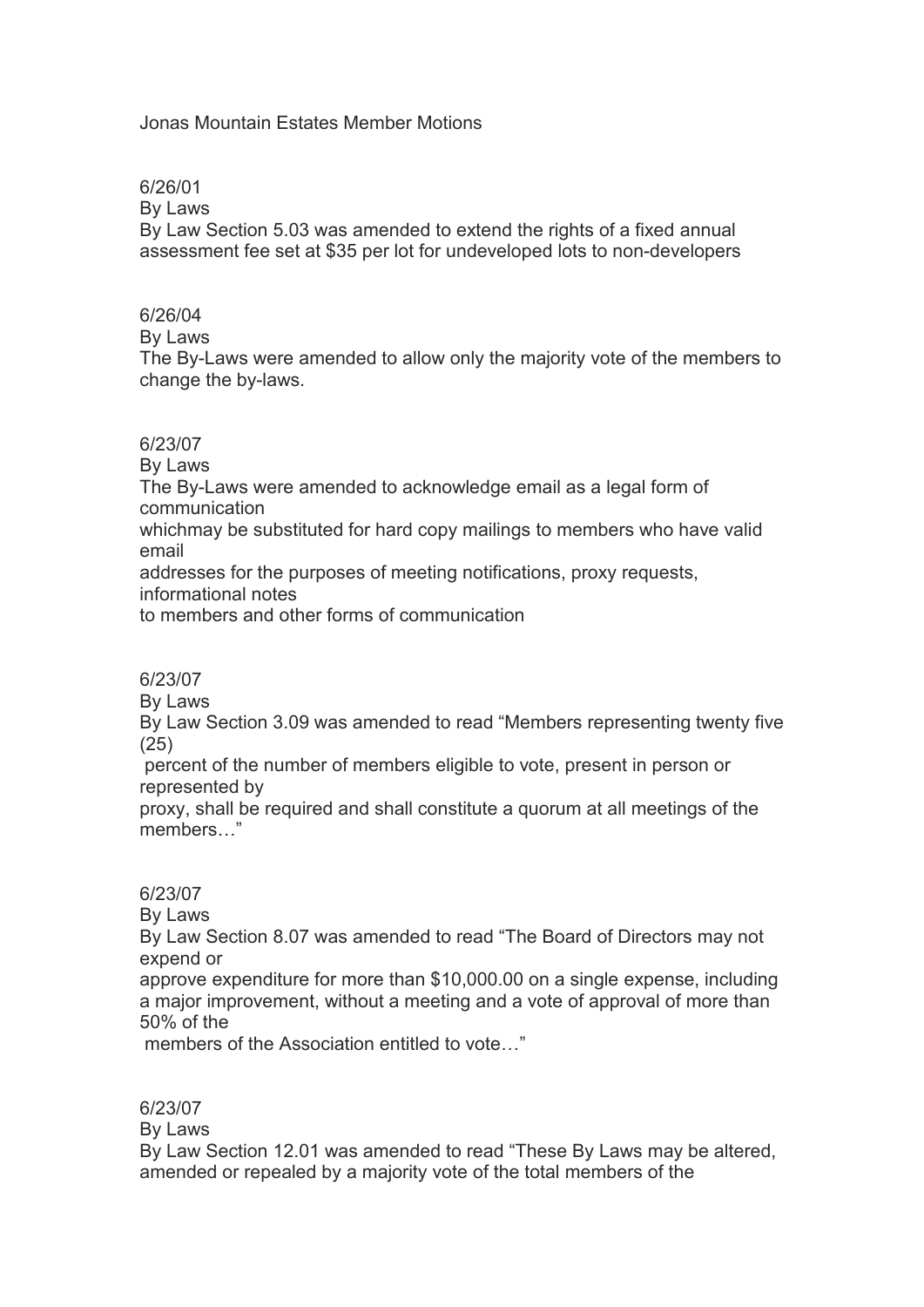Association entitled to vote. This action may occur at any regular or special meeting duly convened after notice to the members of that purpose…"

#### 10/18/08

By Laws

By Law Section 5.02 was amended to read "…a majority vote of the total members of the Association entitled to vote ..." as relates to increasing the annual assessment fee at a rate more than 15%

#### 6/13/09

By Laws

A motion to amend By Law Section 5.03 to assess vacant lot owners an annual fee of \$200 was rejected

### 6/13/09

By Laws

By Law Section 5.03 was amended to read "…a majority vote of the total members of the Association entitled to vote ..." as relates to increasing the annual assessment fee at a rate more than 15%

#### 6/13/09

By Laws

Several motions were made to change the voting requirement for amending the By Laws as stated in By Law Section 12.01. None were passed.

#### 6/13/09

By Laws

By Law Section 8.07 was amended to include "However, the Board of Directors may expend orapprove an expenditure for more than \$10,000 on a single expense for a major road improvement using road assessment funds specifically designated for such purposes.

# 6/26/06

Directors/

**Officers** 

The powers of the board were restricted to adopt and publish reasonable rules and regulations governing the use of common properties and facilities and the personal conduct of the members, guests, and others on such common properties of the By Laws and protective Covenants of record and all approved rules and regulations of the association. This is Section 4.03 B IV of the By Laws. Section 4.03 B V grants further powers to the Board.

6/21/03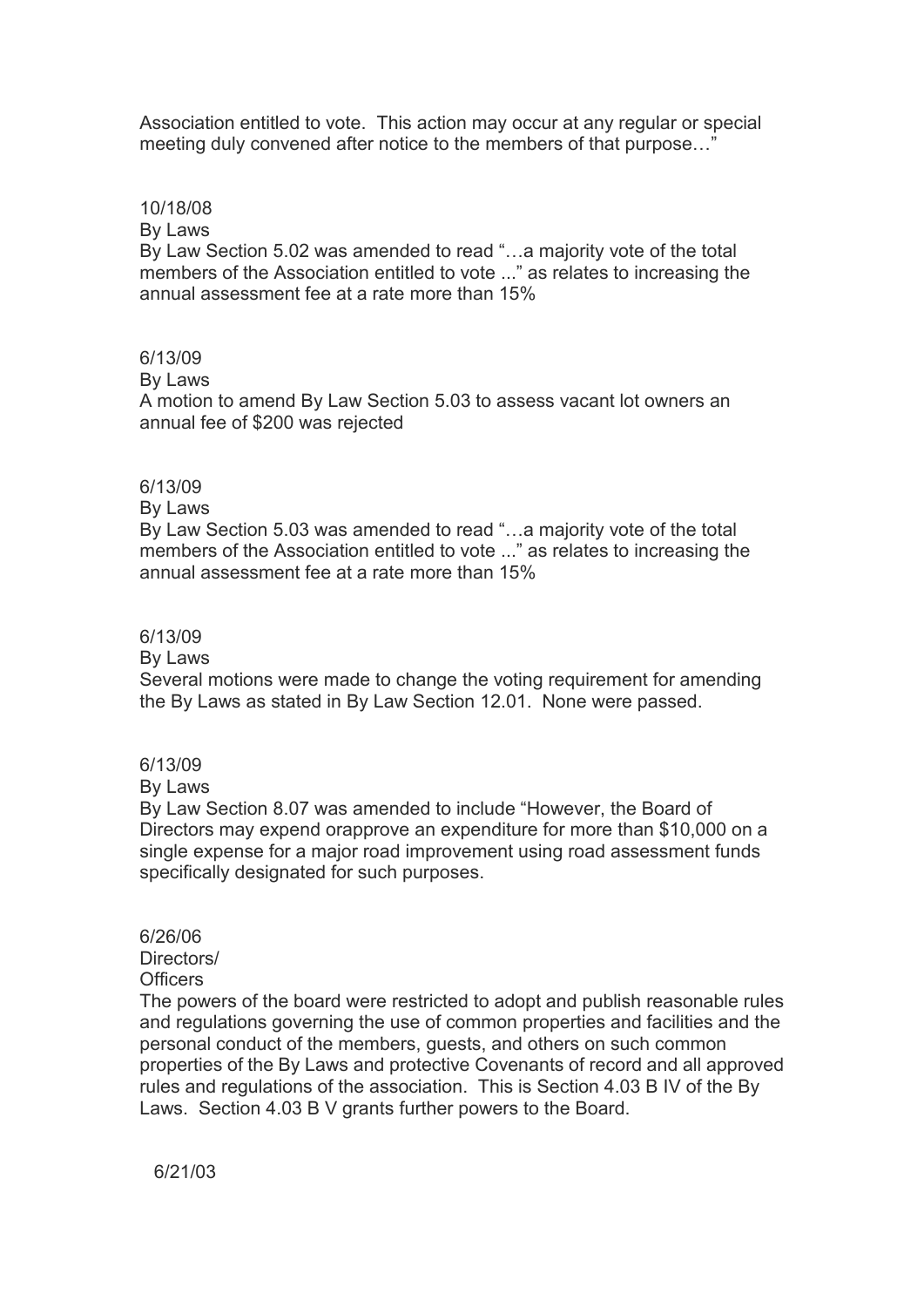#### Financial

The cost for a Resale Certificate for the sale of a lot was set at \$50

#### 6/21/03

Financial

The general dues were increased from \$70 to \$100 per year for lots with houses

# 6/21/14

Financial

At the 6/21/14 POA meeting dues were increased by 15% on all homeowners as well as all lot owners.

# 6/27/15

#### Financial

At the 6/27/15 POA meeting dues were increased by 15% on all homeowners as well as all lot owners.

#### 6/22/02

Roadways

A motion to install a new light pole and light at the entrance was rejected

# 6/21/03

#### Roadways

A road improvement fee of \$200 per year per house to be collected for the years 2004 to 2008 was approved with the funds to be used only for major road improvement and road maintenance

#### 6/26/04

Roadways The ban on heavy construction equipment from using our roadways during the period from November 15 to March 31 was changed to be from December 1 to March 31.

# 6/25/05

Roadways Repaving the roadway from rte 534 to Gower Rd. and from Gower to Herb Dr for \$22,000 was approved

6/26/06 Roadways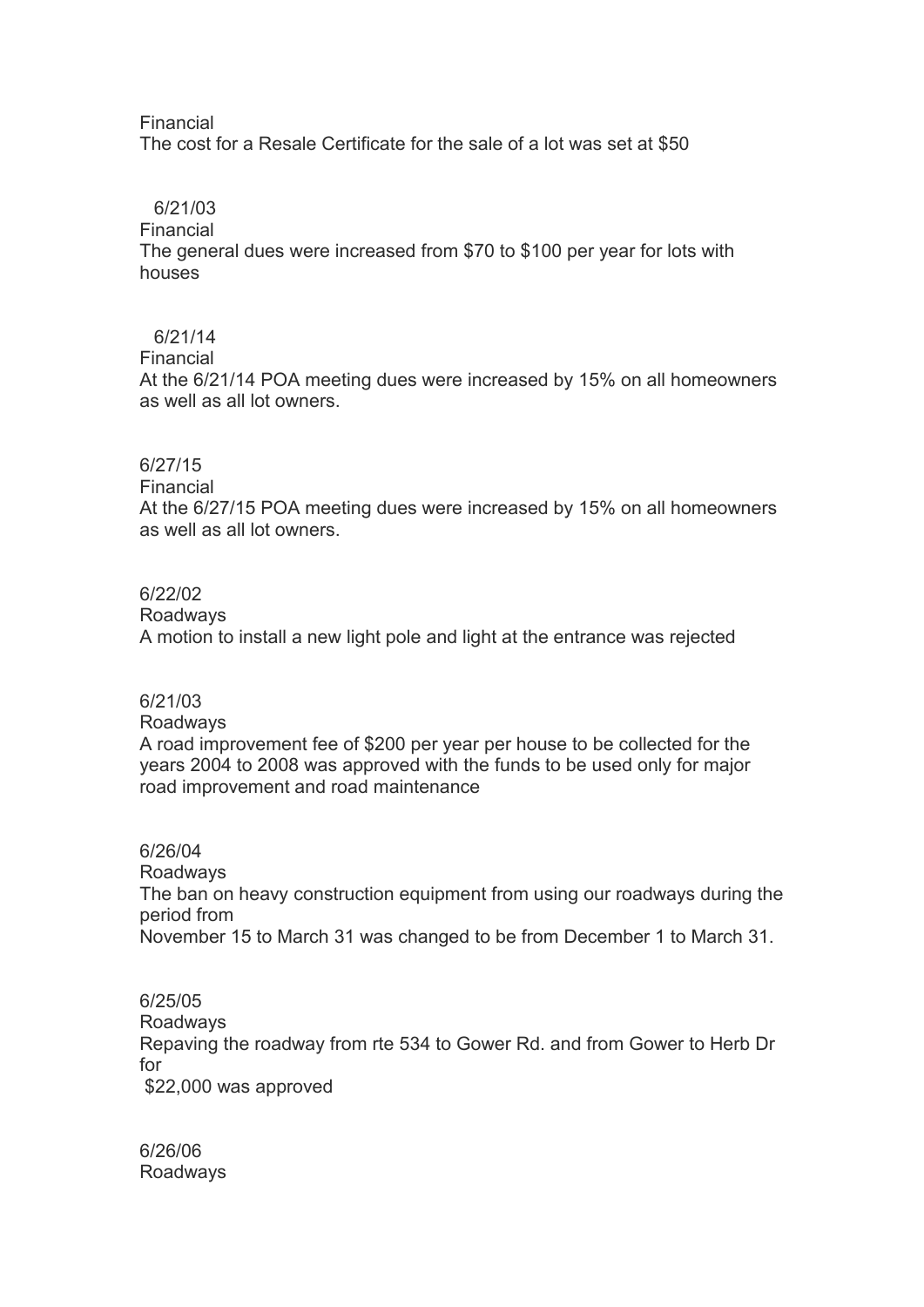A new light pole and light at the entrance was approved to be installed

6/26/06

Roadways

A motion to paint a yellow line down the middle of our roadways was rejected

# 6/26/06

Roadways

A motion to pay up to \$200 a year to have the roadway shoulders mowed was rejected

#### 6/23/07

Roadways Repaving of the roadway from the entrance on Gower Rd. to lot 24 for about \$23,000 was approved

# 10/18/08

Roadways

The road improvement fee of \$200 per year per house was reinstated indefinitely with the funds to be used only for major road improvement and road maintenance

#### 6/13/09 Roadways

A motion made to place speed bumps in the development was rejected

# 6/26/10 Roadways The POA can spend up to \$300 for speed control on the roads in the development

# 6/11/11 Roadways No speed bumps will be purchased nor installed on the roads in the development

# 6/11/11 Roadways No painting of a center line will be done on the roads in the development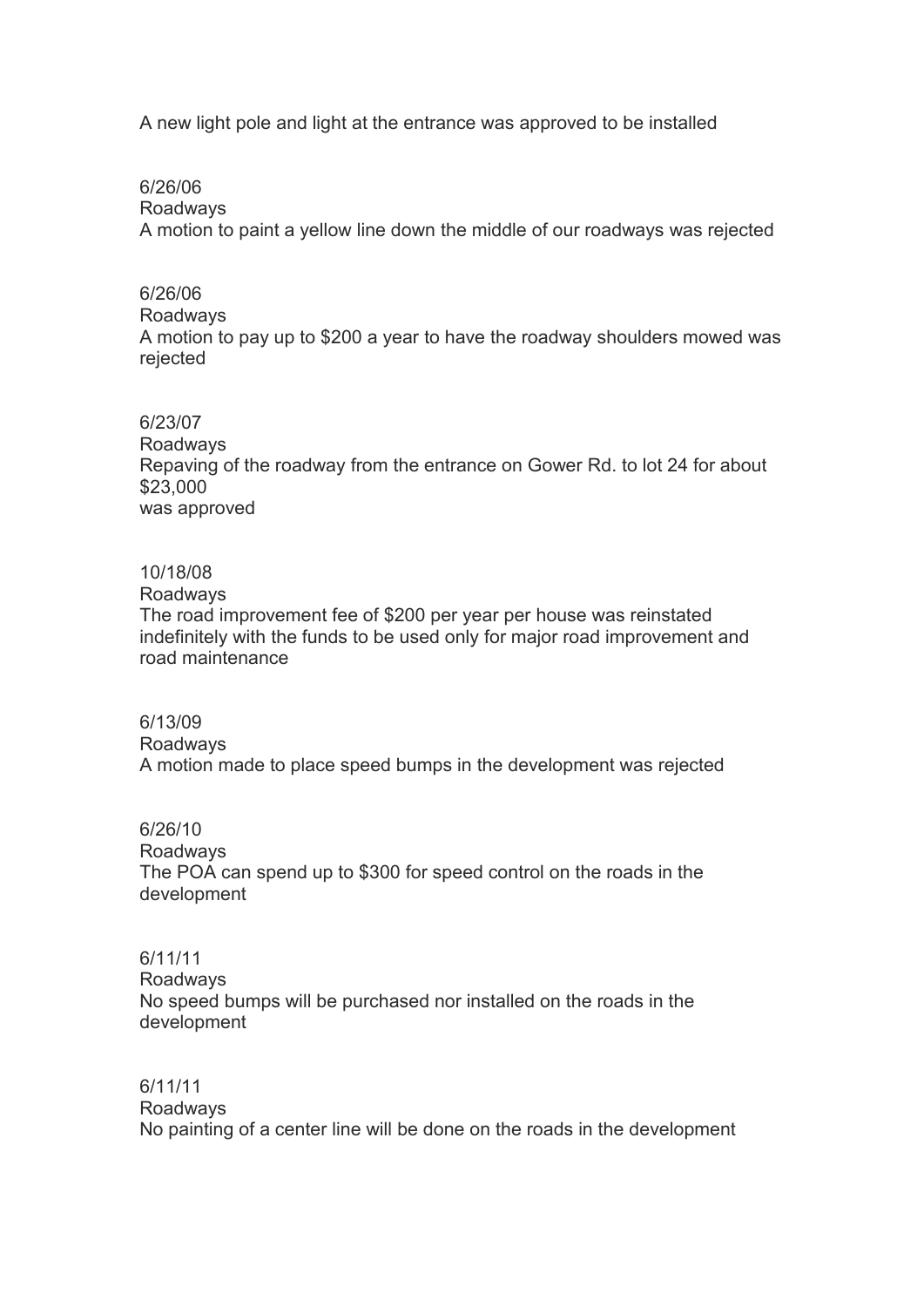# 6/26/04

Misc.

A community-wide yard sale was considered inadvisable for our community and prohibited.

# 6/26/04

Misc.

Interest to look into the feasibility of creating a park within our development was rejected

# 6/26/04

Misc.

Solar lighting system to illuminate the entrance sign was approved to be installed.

# 6/25/05

Misc. Although not a motion, little interest was expressed in creating a playground within the development

6/26/06 Misc. A new parcel box will be installed

6/26/06 Misc. Chain link fences and fences higher than 4 feet in front of homes are prohibited. There is no rule as to whether the fence must be aesthetically pleasing.

6/23/07 Misc. The POA will hold two regular meetings a year

1/19/08 Misc. The POA will not have a community dumpster

6/28/08 Misc. The POA will hold only one regular meeting a year